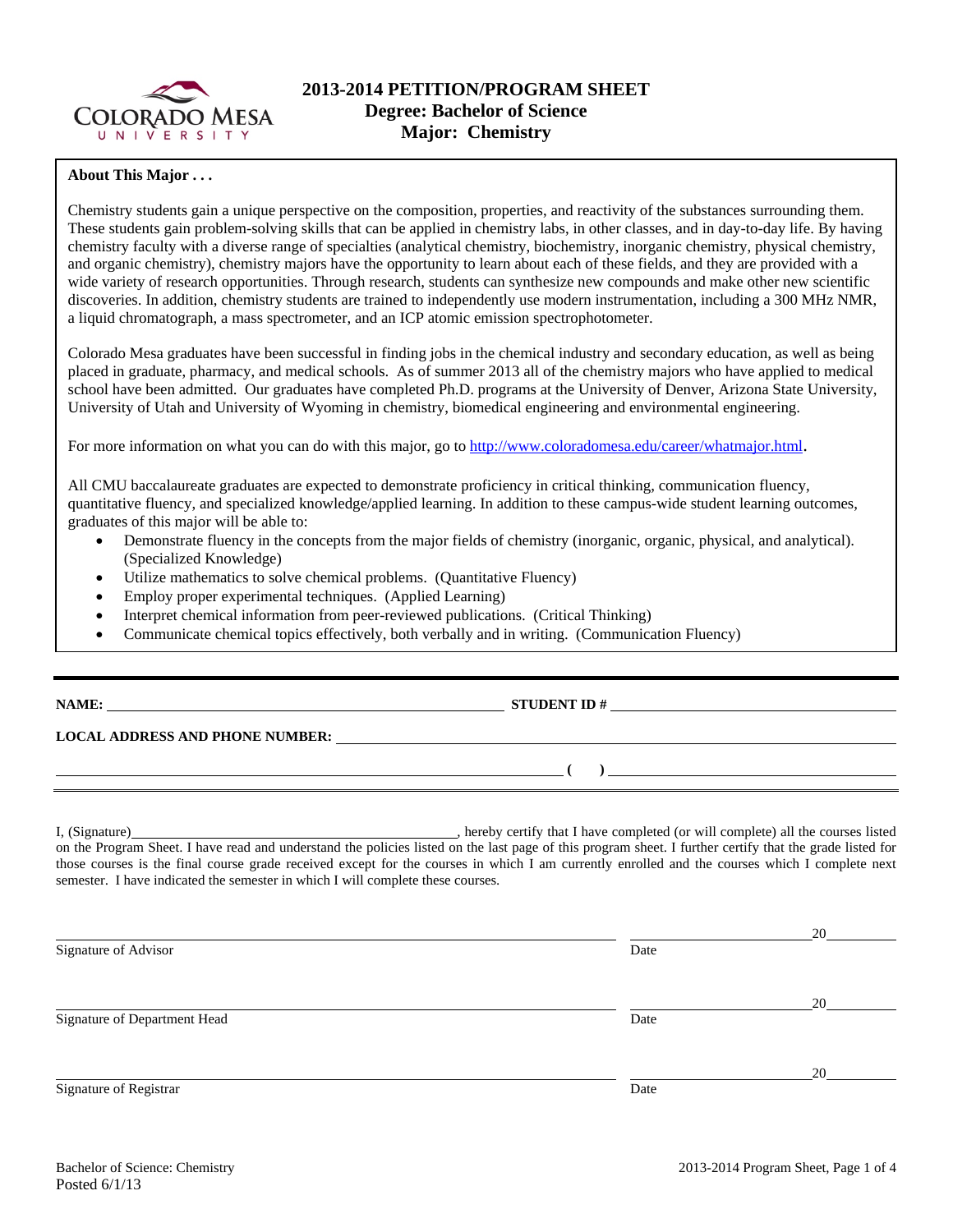## **Students should work closely with a faculty advisor when selecting and scheduling courses prior to registration.**

Degree Requirements:

- 120 semester hours total (A minimum of 28 taken at CMU in no fewer than two semesters).
- 40 upper division credits (A minimum of 15 taken at the 300-400 course levels within the major at CMU).
- Pre-collegiate courses (usually numbered below 100) cannot be used for graduation.
- 2.00 cumulative GPA or higher in all CMU coursework
- A "C" or higher is required in all major and foundation courses.
- A student must follow the CMU graduation requirements either from 1) the program sheet for the major in effect at the time the student officially declares a major; or 2) a program sheet for the major approved for a year subsequent to the year during which the student officially declares the major and is approved for the student by the department head. Because a program may have requirements specific to the degree, the student should check with the faculty advisor for additional criteria. It is the student's responsibility to be aware of, and follow, all requirements for the degree being pursued. Any exceptions or substitutions must be approved by the student's faculty advisor and Department Head.
- When filling out the program sheet a course can be used only once.
- See the "Undergraduate Graduation Requirements" in the College catalog for additional graduation information.

**GENERAL EDUCATION REQUIREMENTS** (31 semester hours) See the current catalog for a list of courses that fulfill the requirements below. If a course is on the general education list of options and a requirement for your major, you must use it to fulfill the major requirement and make a different selection within the general education requirement.

Course No Title Sem.hrs Grade Term/Trns

**English** (6 semester hours, must receive a grade of "C" or better and must be completed by the time the student has 60 semester hours.) ENGL 111 English Composition 3 ENGL 112 English Composition 3

**Math:** (3 semester hours, must receive a grade of "C" or better, must be completed by the time the student has 60 semester hours.)<br>MATH 151 Calculus I  $5*$ 

 $MATH 151$  Calculus I \*3 credits apply to the General Ed requirements and 2 credits apply to

foundation credit

\_\_\_\_\_\_ \_\_\_\_ \_\_\_\_\_\_\_\_\_\_\_\_\_\_\_\_\_\_\_\_\_\_\_\_ \_\_\_\_ \_\_\_\_\_ \_\_\_\_\_\_\_\_

\_\_\_\_\_\_ \_\_\_\_ \_\_\_\_\_\_\_\_\_\_\_\_\_\_\_\_\_\_\_\_\_\_\_\_ \_\_\_\_ \_\_\_\_\_ \_\_\_\_\_\_\_\_ \_\_\_\_\_\_ \_\_\_\_ \_\_\_\_\_\_\_\_\_\_\_\_\_\_\_\_\_\_\_\_\_\_\_\_ \_\_\_\_ \_\_\_\_\_ \_\_\_\_\_\_\_\_

\_\_\_\_\_\_ \_\_\_\_ \_\_\_\_\_\_\_\_\_\_\_\_\_\_\_\_\_\_\_\_\_\_\_\_ \_\_\_\_ \_\_\_\_\_ \_\_\_\_\_\_\_\_

\_\_\_\_\_\_ \_\_\_\_ \_\_\_\_\_\_\_\_\_\_\_\_\_\_\_\_\_\_\_\_\_\_\_\_ \_\_\_\_ \_\_\_\_\_ \_\_\_\_\_\_\_\_

**Humanities** (3 semester hours)

**Social and Behavioral Sciences** (6 semester hours)

**Natural Sciences** (7 semester hours, one course must include a lab)

\_\_\_\_\_\_ \_\_\_\_ \_\_\_\_\_\_\_\_\_\_\_\_\_\_\_\_\_\_\_\_\_\_\_\_ \_\_\_\_ \_\_\_\_\_ \_\_\_\_\_\_\_\_  $\perp$   $\perp$   $\perp$ 

**History** (3 semester hours)

 $HIST \tightharpoonup \underline{\hspace{2cm}}$ 

**Fine Arts** (3 semester hours)

Course No Title Sem.hrs Grade Term/Trns

| <b>OTHER LOWER DIVISION REQUIREMENTS (6 semester hours)</b> |  |
|-------------------------------------------------------------|--|
|-------------------------------------------------------------|--|

|                 | <b>Kinesiology</b> (3 semester hours) |  |
|-----------------|---------------------------------------|--|
| <b>KINE 100</b> | Health and Wellness                   |  |
| KINA 1          |                                       |  |
| KINA 1          |                                       |  |

\_\_\_\_\_\_ \_\_\_\_ \_\_\_\_\_\_\_\_\_\_\_\_\_\_\_\_\_\_\_\_\_\_\_\_ \_\_\_\_ \_\_\_\_\_ \_\_\_\_\_\_\_\_

**Applied Studies** (3 semester hours)

## **FOUNDATION COURSES** (17 semester hours) A "C" or higher is

|                      | required in all foundation courses.     |   |  |  |
|----------------------|-----------------------------------------|---|--|--|
| <b>MATH 151</b>      | Calculus I                              | 2 |  |  |
| MATH 152             | Calculus II                             |   |  |  |
| PHYS 131             | <b>Fundamental Mechanics</b>            |   |  |  |
| OR                   |                                         | 4 |  |  |
| <b>PHYS 111</b>      | <b>General Physics</b>                  |   |  |  |
| PHYS <sub>131L</sub> | <b>Fundamental Mechanics Laboratory</b> |   |  |  |
| OR                   |                                         |   |  |  |
| PHYS 111L            | <b>General Physics Laboratory</b>       |   |  |  |
| <b>PHYS 132</b>      | Electromagnetism & Optics               |   |  |  |
| OR                   |                                         | 4 |  |  |
| <b>PHYS 112</b>      | <b>General Physics</b>                  |   |  |  |
| PHYS 132L            | Electromagnetism & Optics Laboratory    |   |  |  |
| OR                   |                                         |   |  |  |
| PHYS 112L            | <b>General Physics Laboratory</b>       |   |  |  |

#### **PHYSICAL SCIENCES – CHEMISTRY MAJOR**

**REQUIREMENTS** (51semester hours) A "C" or higher is required in all major courses.

#### **Core Physical Sciences-Chemistry Courses (44 semester hours)** All

| students complete the following courses: |                                  |   |  |  |  |
|------------------------------------------|----------------------------------|---|--|--|--|
| <b>CHEM 131</b>                          | General Chemistry                |   |  |  |  |
| CHEM 131L                                | General Chemistry Lab            |   |  |  |  |
| <b>CHEM 132</b>                          | <b>General Chemistry</b>         |   |  |  |  |
| <b>CHEM 132L</b>                         | General Chemistry Lab            |   |  |  |  |
| <b>CHEM 301</b>                          | <b>Analytical Chemistry</b>      |   |  |  |  |
| CHEM 301L                                | <b>Analytical Chemistry Lab</b>  |   |  |  |  |
| <b>CHEM 311</b>                          | Organic Chemistry                |   |  |  |  |
| CHEM 311L                                | Organic Chemistry Lab            |   |  |  |  |
| <b>CHEM 312</b>                          | Organic Chemistry                |   |  |  |  |
| <b>CHEM 312L</b>                         | Organic Chemistry Lab            |   |  |  |  |
| <b>CHEM 321</b>                          | Physical Chemistry I             | 3 |  |  |  |
| <b>CHEM 322</b>                          | Physical Chemistry II            | 3 |  |  |  |
| <b>CHEM 341</b>                          | <b>Advanced Laboratory I</b>     |   |  |  |  |
| <b>CHEM 351</b>                          | Inorganic Chemistry I            | 3 |  |  |  |
| <b>CHEM 431</b>                          | <b>Instrumental Analysis</b>     | 3 |  |  |  |
| CHEM 431L                                | <b>Instrumental Analysis Lab</b> |   |  |  |  |
| <b>CHEM 442</b>                          | Communication in Chemistry       |   |  |  |  |
| MATH 253                                 | Calculus III                     |   |  |  |  |

**Restricted Electives (7 semester hours)** Courses are to be chosen from the list on pg 3, no more than 4 semester hours can come from CHEM 397 or 487:

\_\_\_\_\_\_ \_\_\_\_ \_\_\_\_\_\_\_\_\_\_\_\_\_\_\_\_\_\_\_\_\_\_\_\_ \_\_\_\_ \_\_\_\_\_ \_\_\_\_\_\_\_\_ \_\_\_\_\_\_ \_\_\_\_ \_\_\_\_\_\_\_\_\_\_\_\_\_\_\_\_\_\_\_\_\_\_\_\_ \_\_\_\_ \_\_\_\_\_ \_\_\_\_\_\_\_\_ \_\_\_\_\_\_ \_\_\_\_ \_\_\_\_\_\_\_\_\_\_\_\_\_\_\_\_\_\_\_\_\_\_\_\_ \_\_\_\_ \_\_\_\_\_ \_\_\_\_\_\_\_\_ \_\_\_\_\_\_ \_\_\_\_ \_\_\_\_\_\_\_\_\_\_\_\_\_\_\_\_\_\_\_\_\_\_\_\_ \_\_\_\_ \_\_\_\_\_ \_\_\_\_\_\_\_\_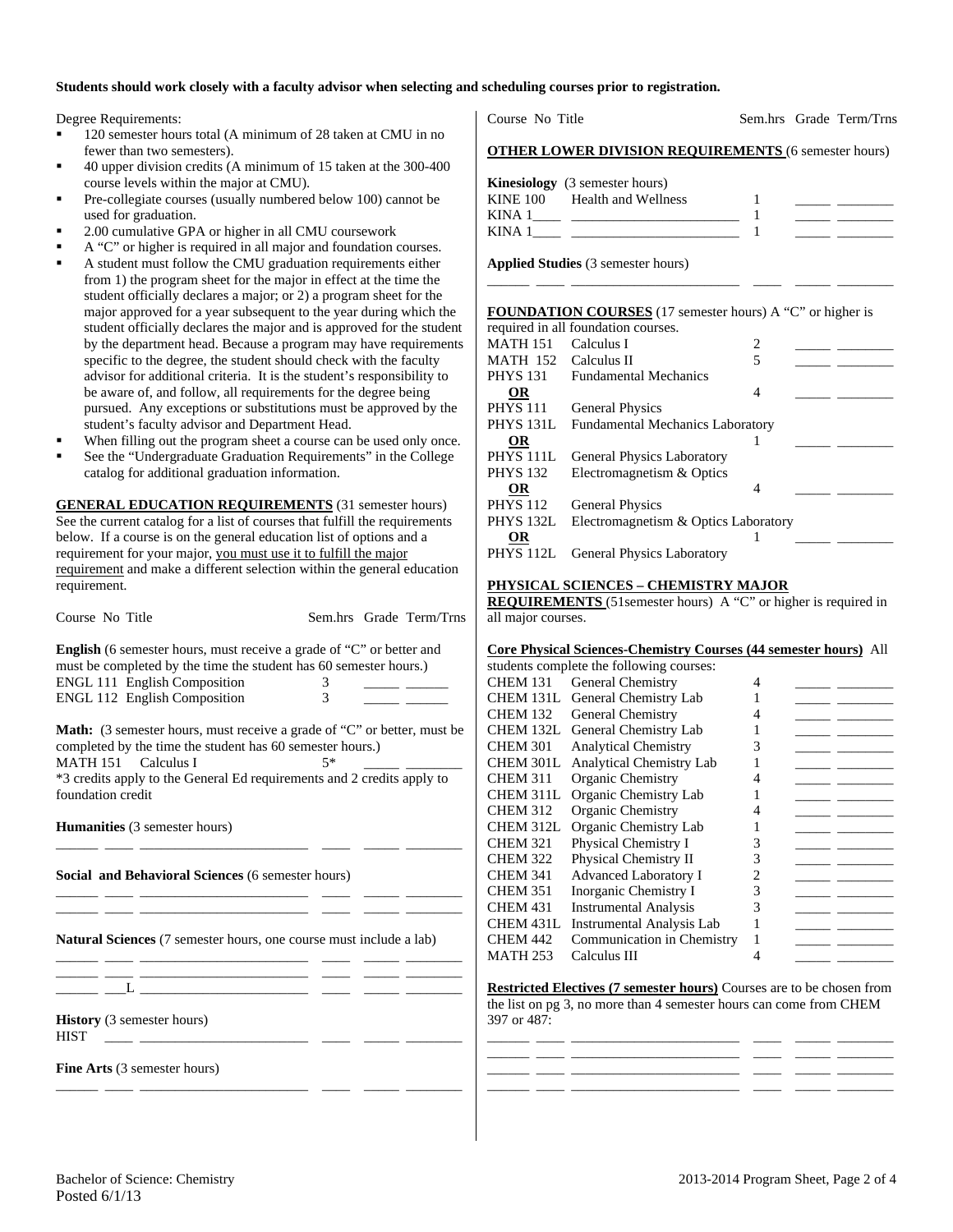| <b>ELECTIVES</b> (All college level courses appearing on your final<br>transcript, not listed above, that will bring your total semester hours to<br>120 hours.) (15 semester hours; 3 hours upper division may be needed.) |                         | Course No Title | Sem.hrs Grade Term/Trns |  |
|-----------------------------------------------------------------------------------------------------------------------------------------------------------------------------------------------------------------------------|-------------------------|-----------------|-------------------------|--|
| Course No Title                                                                                                                                                                                                             | Sem.hrs Grade Term/Trns |                 |                         |  |
|                                                                                                                                                                                                                             |                         |                 |                         |  |
|                                                                                                                                                                                                                             |                         |                 |                         |  |

# **RESTRICTED ELECTIVES:**

CHEM 300 Environmental Chemistry (4) CHEM 315/315L Biochemistry and Lab (3) / (1) CHEM 316 Biochemistry II (3) CHEM 352 Inorganic Chemistry II (3) CHEM 396 Topics (1-3) CHEM 397 Structured Research (1-3) CHEM 421 Advanced Organic Chemistry I (3) CHEM 422 Advanced Organic Chemistry II (3) CHEM 487 Formal Research (1-3) CHEM 494 Seminar (1) CHEM 496 Topics (3)